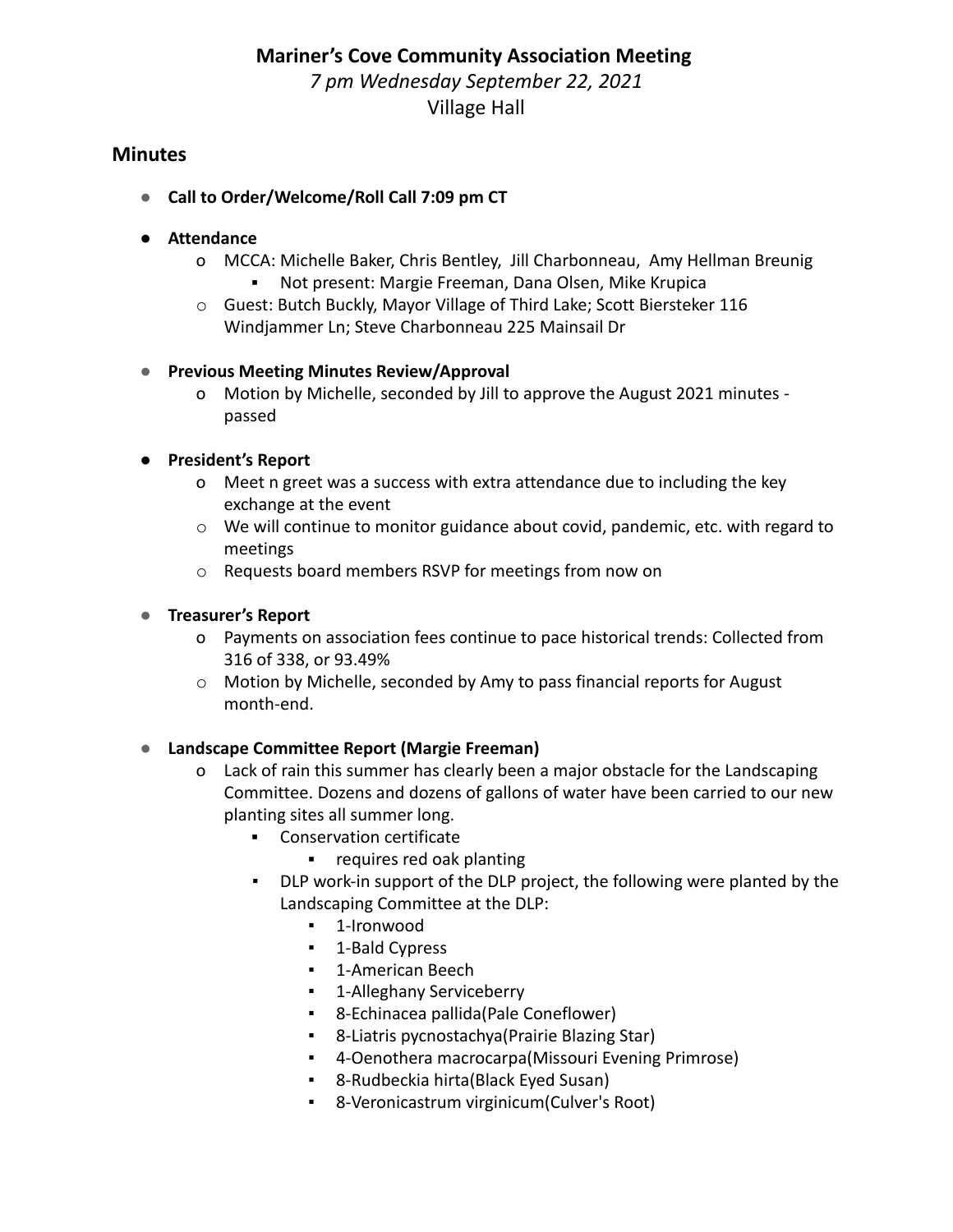- 1-Ninebark
- The following will arrive around Oct 2 and also be planted at the DLP:
	- 1-Nannyberry
	- 3-Pagoda Dogwoods
	- 1-American Hornbeam
	- 1-Red Oak
	- 1-Nineberry
	- 2-Alleghany Serviceberry
- This will complete the Landscape Committee work at DLP.
- o Beach work-West side of beach area: we will remove Buckthorn up to the neighboring property owner's property line, then assess if any screening plants are warranted.. Only plantings that enhance the beach side and camouflage the porta-potty will be considered. The Committee is working on plans for next spring to create a landscaping camouflage for the porta-potty and create a butterfly rock garden in the beach circle drive area. We are also investigating a plan for securely storing beach items like buoys and swim perimeter ropes.

# **● Old Business**

- o Bylaws Update (Margie)
	- Kevin Engleson possible volunteer
	- (Margie not at meeting )
- **o** Third Lake Gate Damage and Boat Launch ramp paving– update (Per Margie: *Third Lake launch paving and gate repair-complete.*
- **o** Meet & Greet with Key Exchange date
	- Key Exchange- very successful.
		- 42 keys exchanged on Saturday, another 11 on Sunday.
		- 2 replacement & 1 new key were issued.
		- 3 homeowners paid their HOA fee accounts.
		- 4 keys were exchanged with the Village, and 5 keys were issued for life saving(EMS/Sheriff) access. Butch will distribute.
		- A more comprehensive report to follow after still outstanding key exchanges are made. This report will include all key series to include what keys should be considered lost and what of the key fund should be considered forfeited.
		- Combining the Meet-n-Greet with the Key Exchange increased the turnout and was an excellent opportunity for meeting potential volunteers.
		- **EXECUTE:** Current process is to email [marinerscovethirdlake@gmail.com](mailto:marinerscovethirdlake@gmail.com) and fwd emails to Margie to assign new / exchanged keys
	- Next year to include additional signage for meet n greet / key exchange at corners, playgrounds, etc.
- **o** Beaver/muskrat update (Chris) –no activity of note
- o FB Moderator issues revisit each meeting-Board (Mike/Margie/Chris)
	- take Amy off FB admin, from group txts and emails.
- o Volunteers and Replacement Board Members
	- volunteers signed up at meet n greet 12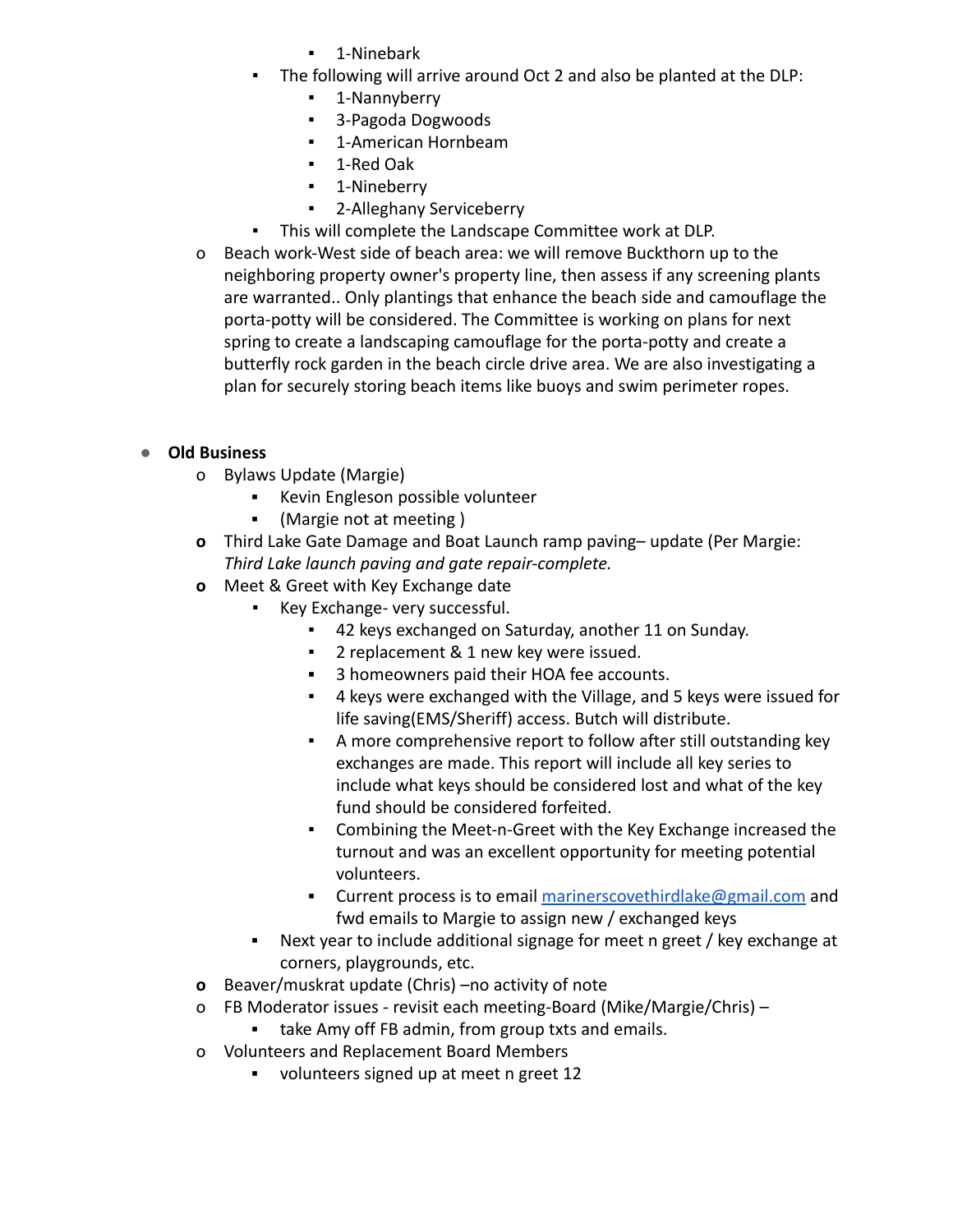- o Secretarial duties temporarily on rotation, Board member to take minutes and issue agenda for the following meeting TBD
	- Agenda Michelle will print agenda if sent to her at least an hour prior to meeting

#### **● New Business**

- **o** DLP Restoration Project status update (Jill)
	- ILM came back with "corrected" invoice for boulders: \$1052 down from \$2800. Michelle motioned to authorize payment, Amy seconded - passed
	- 2nd phase of pond project
		- Oct 1 deadline for new grant application
			- UPDATE further information received on availability of funds for grants this cycle and unknown activities for Village dredging led us to conclude to skip writing a grant for this cycle (Oct 1 2021)
			- will use ILM figures, but we can bid out materials, and costs
			- **·** Timing accelerated by Village timing to dredge n and s ponds at same time
			- 12k cu yards of material football field 5.5 feet deep
			- **Exercise** shoreline veg removal
			- **•** shoreline contouring
			- North pond erosion of shoreline
		- Butch comments
			- Village ordered work will comply with proper process, silt fences, etc.
			- Counter to prior discussion, dredged materials cannot be disposed of on field adjacent to south pond, must be removed or otherwise used on site, e.g may use to rebuild shorelines
			- Timing issues: Village process requires bids, regulations, paperwork, process.
			- Perhaps Oct 1 2021 is too early to apply for grant
			- Possible delay app for grant til next october 2022
- o Dana Olsen leave of absence
	- add Dana to txt, emails
	- Chris will handle "digital"volunteers: i.e. Facebook, website.
	- send Jill letterhead (done)
- **● Open to Floor**
- **Motion by Michelle to Adjourn 8:16, Chris B seconded passed**
	- o next meeting 10/27/21 at Village Hall

Current Board Members Michelle Baker, President